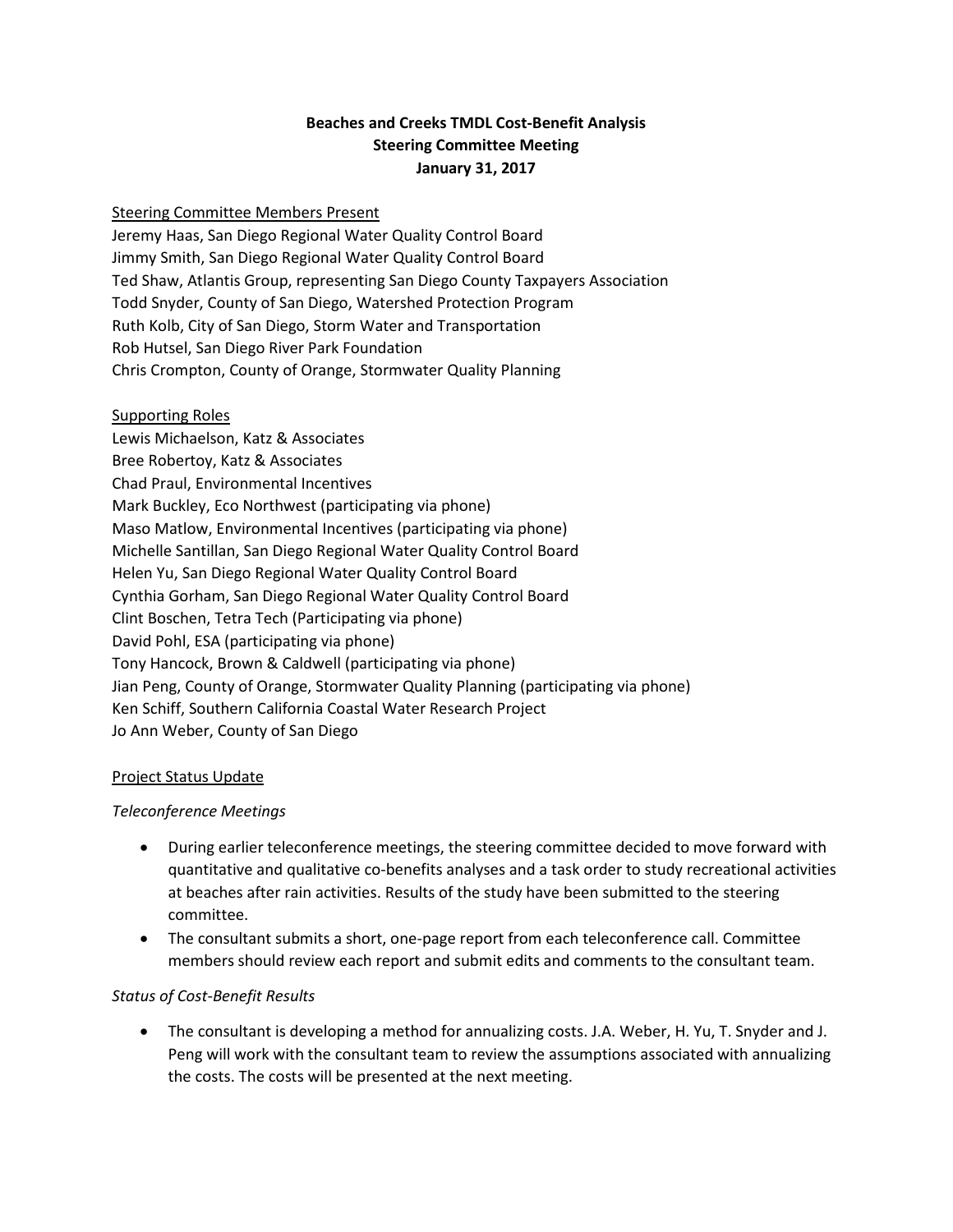- The CBA will not include full costs of current conditions. It will include an analysis of categories of current values (e.g., value of trips to the beach and illnesses). For this type of economic analysis, it is more correct to talk about small changes as opposed to state-of-the-world or big changes. Numeric data will include water quality conditions and current levels of illness. Total benefit can't be analyzed with current data.
	- o T. Snyder: The missing piece is how much was spent to get to current conditions, but that information could be gathered by the copermittees as opposed to tasking the consultant.
	- o R. Kolb: In the future, are we going to spend at same rate, or will there be a change in spending? There are lots of other funding demands. I find executive management is always concerned about cost.
	- o J. Smith: Confidence in funding is low. The efficacy of each dollar spent could be low. I am concerned about benefits being based on a small data set (two seasons). Is it representative?
	- o T. Shaw: Someone will ask what we are getting for the money. We need to have an answer in the report, even if it includes caveats.

## *Health and Recreation*

- The consultant calculated forgone trips to the beach on wet days with a statistical model based on weather data and beach count days.
- The value of foregone beach trips is about \$46 million annually. The value of avoided illnesses is about \$1.9 million annually.
- J. Smith: My concern is there is an assumption dry weather days represent clean water days. There are more illnesses during dry weather days than the background illness measure. Right now, we're only improving to dry weather conditions. There might be less foregone beach days if dry weather water quality was better. The consultant could address this uncertainty in one or two lines in the report.
	- o J. Peng: Going into water increases health risk but has not been shown to correlate to indicator bacteria.
	- o Ruth: We're meeting federal standards now.
	- $\circ$  R. Hutsel: Are predicted rain days considered (i.e., days when rain is predicted but there is no rain)? The media may suggest to stay out of the water because of anticipated rain. The consultant may need to include this in the report as an uncertainty.

## *Calculation Flow Chart*

• The consultant provided a flow chart of CBA analyses and the consultant team's associated confidence level rating for each. Confidence levels could change as the CBA progresses, but the consultant does not anticipate a significant change. Committee members were directed to review the chart and bring questions and comments to the next committee meeting.

## Planning for the CBA Document

## *Approach*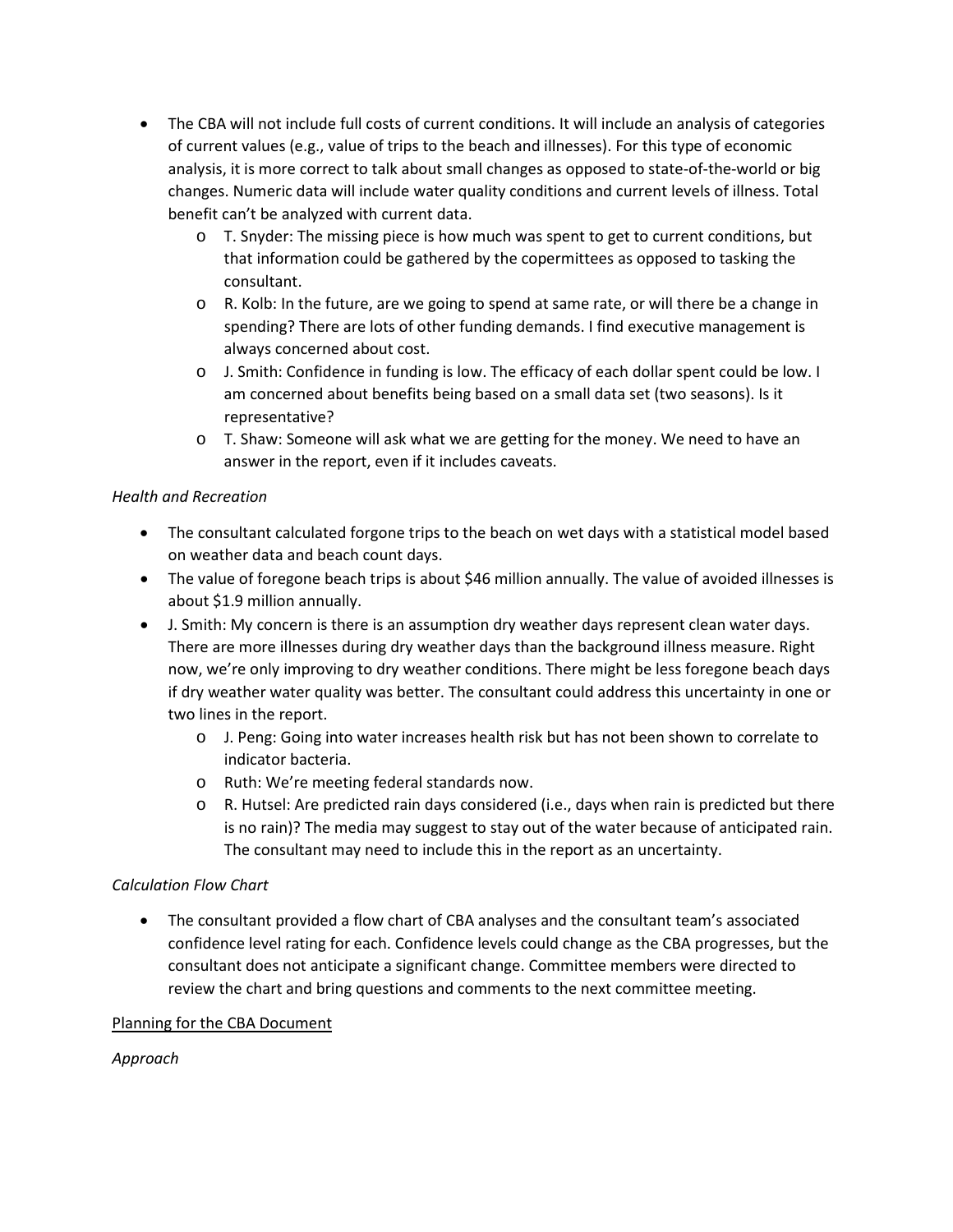- The purpose of the report is to inform policy decisions related to implementing Bacteria TMDLs across the San Diego region.
- The primary user will be the steering committee.
- The secondary user is the TAC, who will review and comment on the report.
- The public has access to the document, but only engaged stakeholders are expected to read and comment on it.
- The costs peer review and screening FCA are included as chapters in the report but are not part of the CBA/results.
- There will be a quality assurance/limitations section.
- The report will not include a recommendations section.

### *Process*

- Data inputs from steering committee members and subconsultants submitted after Feb. 15 will not be included in the first draft of the CBA report. Steering committee members will have the opportunity to ask questions about the subconsultant reports on Feb. 14. If peer reviewed costs are submitted late, they will be included as an appendix in the report.
- The steering committee and TAC will review the draft CBA concurrently. If separate reviews are preferred, the schedule would need to be extended by one month.
- The steering committee will be given three weeks to review and one comment period before public review.

## *Steering Committee Comments*

- T. Snyder: Based on data I've seen, it looks like the 2010 TMDL scenario would be the most expensive. The City of San Diego and County of San Diego use the 2010 TMDL for budgeting and want the report to address whether the costs will change.
- T. Snyder: It should be clarified that the scope of the cost peer review only includes the WQIP.
- C. Crompton: Include an acronyms section and acknowledgements.
- T. Shaw: There should be an executive summary that could be understood at the general public level.
- J. Haas: Which scenarios are affected by the peer review of costs?
	- o The peer review is separate from the analysis; the analysis uses industry benchmarks. Nothing could come of the peer review that would affect costs in the CBA. Peer reviews could only impact the confidence rating.
- R. Hutsel: Do you anticipate meaningful collective comment or independent comments from the steering committee? A meeting may need to be added.
- J. Haas: A single comment round before the document goes to the public is fine, but that puts pressure on the June 28 - July 3 review schedule. It is a short turnaround.
- C. Crompton: The committee may need more than an oral review of the final draft.
- J. Haas: I would suggest adding qualitative discussions to the first objective. Also, add the public process to the report.
- Add to the list of objectives: Be clear about analyses not included, and levels of uncertainty.
- T. Snyder: Change the primary user to organizations represented by committee members.

Co-Benefits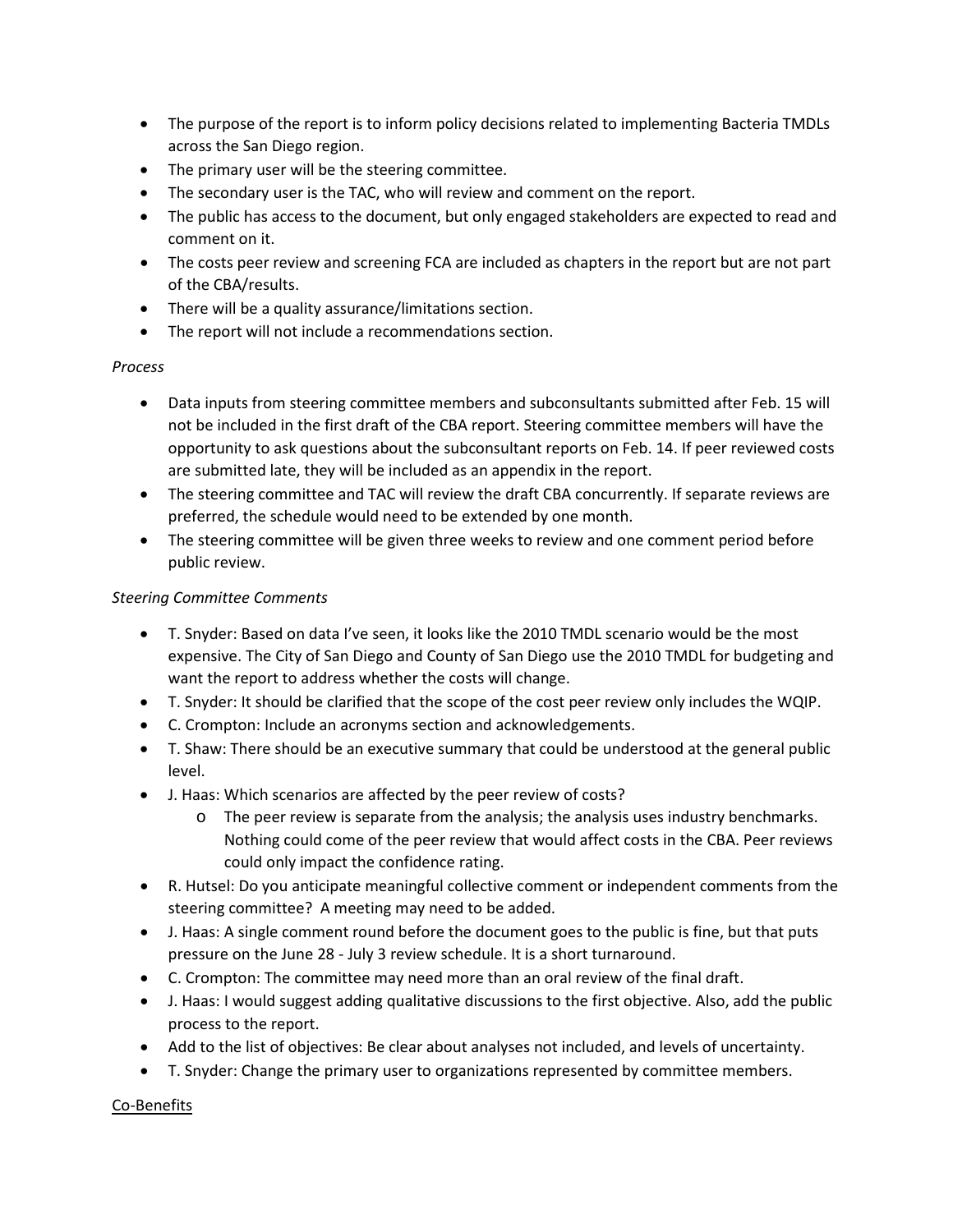### *BMPs*

• The report will include full descriptions of the kinds of benefits associated with each BMP, but locations and designs of BMPs don't align with infiltration zones. It is difficult to come up with total benefit estimates, but the report will include qualitative descriptions.

### *Green Infrastructure*

• The consultant did a literature review and property value analysis of green infrastructure amenity. They analyzed property value data from drainages where there would be green streets to yield an estimated total property value increase.

### *Reduction in Other Pollutants*

- The steering committee requested the consultant quantify benefits of reducing other pollutants. Additional scope and budget were provided, and the consultant is working on it.
- TetraTech analyzed relationships between other pollutants (sediments, metals and nutrients) and fecal indicator bacteria. The benefits analyzed are only in a wet weather context.
- The consultant is having difficulty finding total quantity load data, information regarding benefits to people from load reductions and values of cost per pound. If anyone has additional sources of information for these, send them to the consultant.

### *Steering Committee Comments*

- T. Shaw: How does the cost associated with removing invasive plant species factor in? Also, from a planting area standpoint, all San Diego streets would be available to be green streets. Finally, the cost for wetlands restoration seems really low.
- R. Hutsel: The analysis should look at the cost of wetland mitigation credits, not acreage. The numbers are too low by factor of 10.
- H. Yu: Expand pollutants to include trash and cyanotoxins. Is it necessary to divide treatment of different pollutants (e.g., treatment of trash versus metals)?
- R. Kolb: The City of San Diego might have data regarding trash from the MS4. We don't have data for cyanotoxins. If we keep expanding the scope, we need to expand the budget. It takes time to do those analyses. We already can't move fast enough to meet the schedule and have already provided extra funds.
- T. Snyder: Does SCCWRP have data suggesting that cyanobacteria are making people sick?
	- o No. It exists in San Diego, but for purposes of the CBA, the consultants should program it in an 'avoided illness' context.
- J. Haas: Sewage has a lot of metals and nutrients, and we have sewage data.
	- o SCCWRP can provide rationale and literature as backup.

## Stream Restoration Memo (D. Pohl)

#### *Overview*

Because of time constraints, members were informed that there would only be enough time to present the overview and ask questions, and that answers would have to be provided later.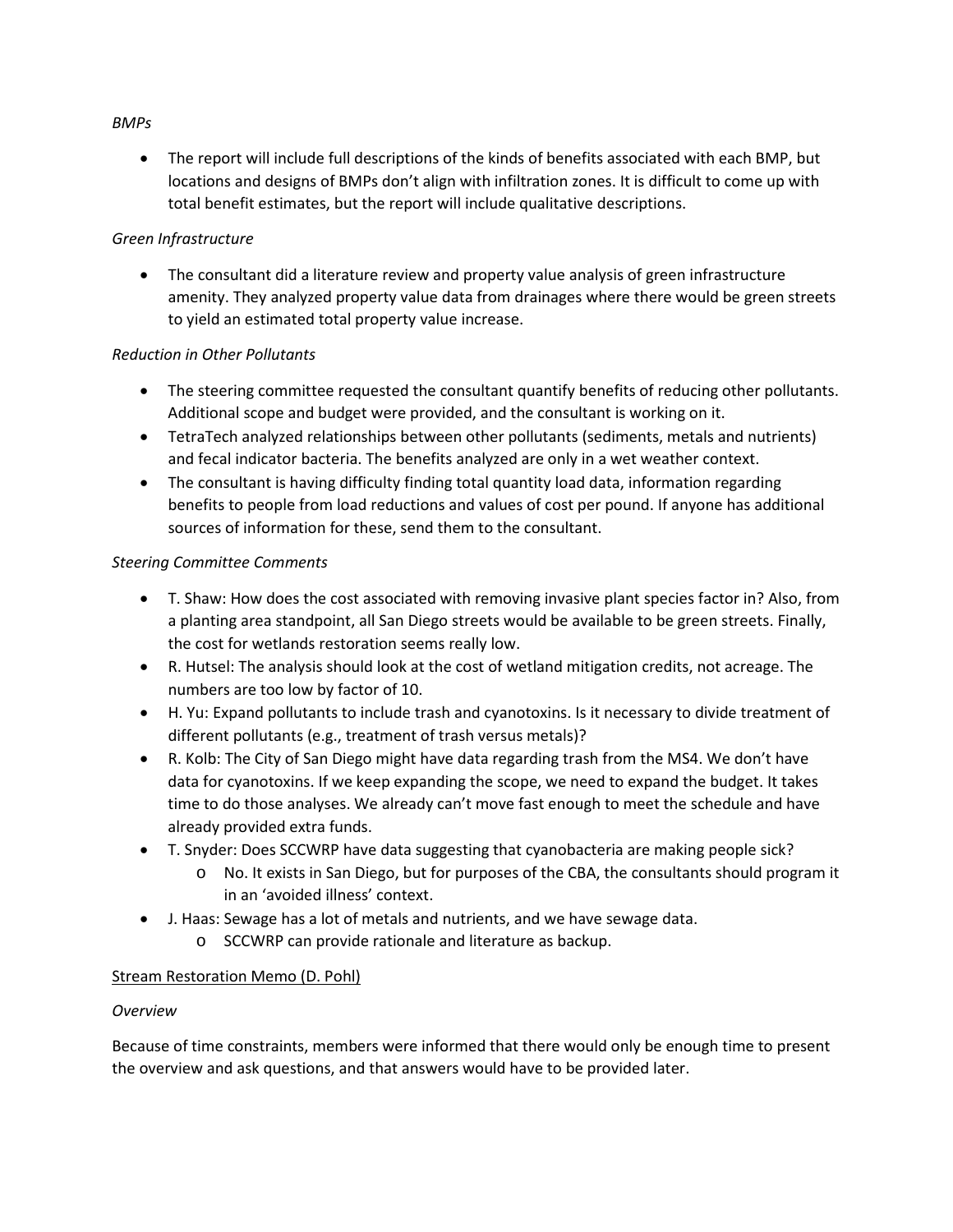Two scenarios were analyzed: (1) watershed analysis and in-stream restoration, and (2) in-stream and offline tributary restoration approaches. Scenario 1 considered enhancements to streams through GIS analysis, and stream drainage and dimensions. The subconsultant used existing models and standard practices to look at expansion to stabilize streams (e.g., increase the stream's perimeter to allow for more habitat). Then they analyzed mechanisms provided that would reduce fecal indicator bacteria (e.g., filtered and dropped out). Finally, they considered feasible segments (i.e., publicly owned) that the model could be applied to. A continuous hydrology model was run for total infiltration rate (assuming it removes 100 percent of bacteria).

Scenario 2 used the same numbers as the first scenario in addition to offline wetlands treatment. The consultant developed a model using the same modeling approach for Scenario 1. They analyzed two mechanisms, infiltration and retention, and developed cost estimates based on how many offline systems would be needed. Cost estimates included planning, permitting, feasibility, O&M, protected parcels and mitigation requirements.

## *Steering Committee Questions*

- J. Haas: What kind of storm sizes were used?
- J. Haas: Did the opportunity areas for stream restoration include hard-scaped channels or just natural, soft-sided channels?
- J. Smith: What about reduction in other pollutants aside from fecal indicator bacteria?
- H. Yu: What parameters are most sensitive in the modeling and estimates?
- J. Haas: Did you use any local restoration studies with bacteria data to verify assumptions?
- C. Crompton: Where did the Orange County data come from? We have done this work before; did the consultant have access to those data?

## Human Sources Memo (T. Hancock)

## *Overview*

Because of time constraints, members were informed that there would only be enough time to present the overview and ask questions, and that answers would have to be provided later.

The study focused on human source bacteria contamination resulting from leaking sewers, failing septic systems and transient camp populations. The subconsultant collected GIS data and ran it through priority analyses to identify priority systems (e.g., systems closer to receiving water). They then took the available information and came up with a rate of leakage and potential bacteria concentration in leakage resulting in load concentration. Then, they identified remediation activities, associated costs and resulting load reduction. The human genetic marker was used to home in on the human source aspect. Assumptions and data gaps are included in the memo.

## *Steering Committee Questions*

- J. Smith: Were sewer laterals included?
- H. Yu: How did you measure transport to convert concentration into a load? Did you assume everything that was leaking entered receiving water?
- J. Haas: Did you look at opportunities for better spill response and how that might reduce load from some spills?